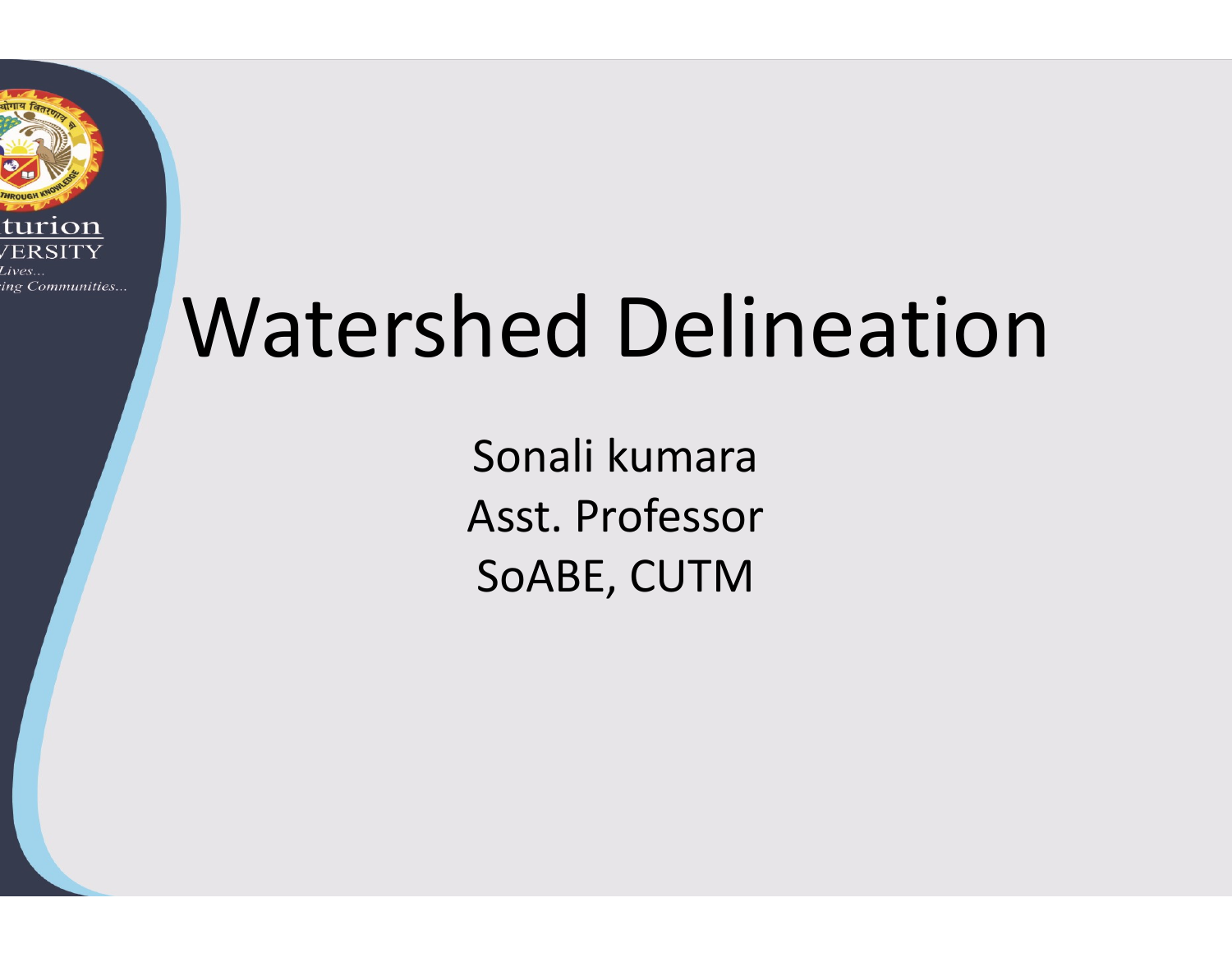

- Delineating watershed boundaries. All watersh Delineating watershed boundaries. All<br>delineation means is that you're drawing lines o<br>identify a watershed's boundaries.<br>These are typically drawn on tonographic r Delineating watershed boundarie<br>delineation means is that you're dray<br>identify a watershed's boundaries.<br>These are typically drawn on top<br>information from contour lines  $\checkmark$  Delineating watershed boundaries.<br>
delineation means is that you're drawing<br>
identify a watershed's boundaries.<br>  $\checkmark$  These are typically drawn on topograp<br>
information from contour lines.<br>  $\checkmark$  Contour lines are Delineating watershed boundaries.<br>
delineation means is that you're drawing<br>
identify a watershed's boundaries.<br>
These are typically drawn on topogra<br>
information from contour lines.<br>
Contour lines are lines of equal eleva Delineating watershed boundaries.<br>
delineation means is that you're drawing l<br>
identify a watershed's boundaries.<br>
These are typically drawn on topograp<br>
information from contour lines.<br>
Contour lines are lines of equal el boundaries. All watersh<br>vou're drawing lines on a map<br>ndaries. boundaries. All watersh<br>you're drawing lines on a map<br>ndaries.<br>yn on tonogranhic mans usi identify a watershed's boundaries. undaries. All watersh<br>
i're drawing lines on a map<br>
iries.<br>
on topographic maps usi<br>
s.<br>
qual elevation so any no ed boundaries. All watersh<br>hat you're drawing lines on a map<br>boundaries.<br>drawn on topographic maps usi<br>our lines.<br>es of equal elevation, so any po<br>line is the same elevation.
- information from contour lines.
- $\checkmark$  Contour lines are lines of equal elevation, so any po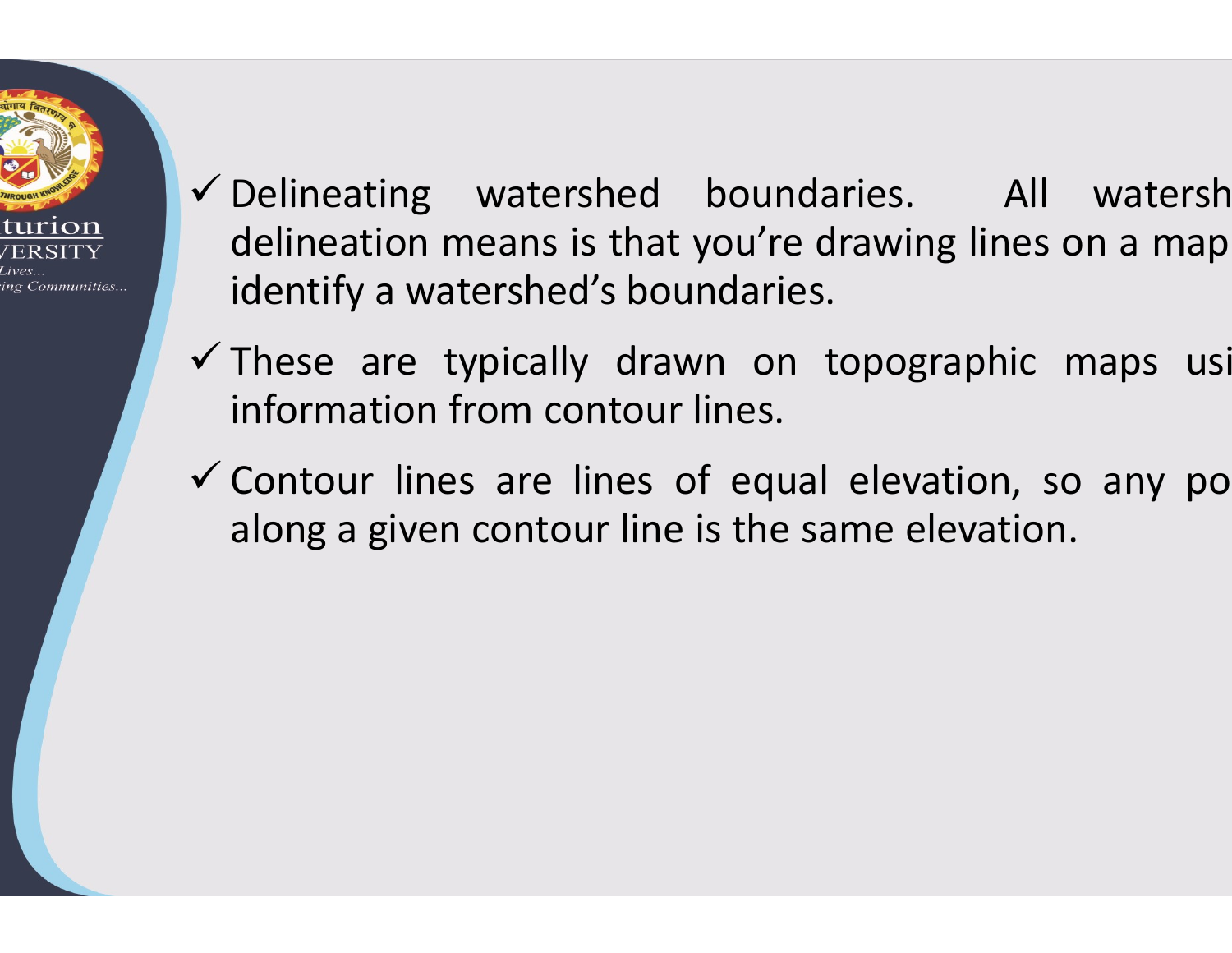

## Here's how you can delineate a watershed: STEP 1:

Use a topographic map(s) to locate the river, lake, stream, wetland, or other waterbodies of interest. the example, West Branch of Big River, in Figure 1.)



Figure 1 : West Branch of Big River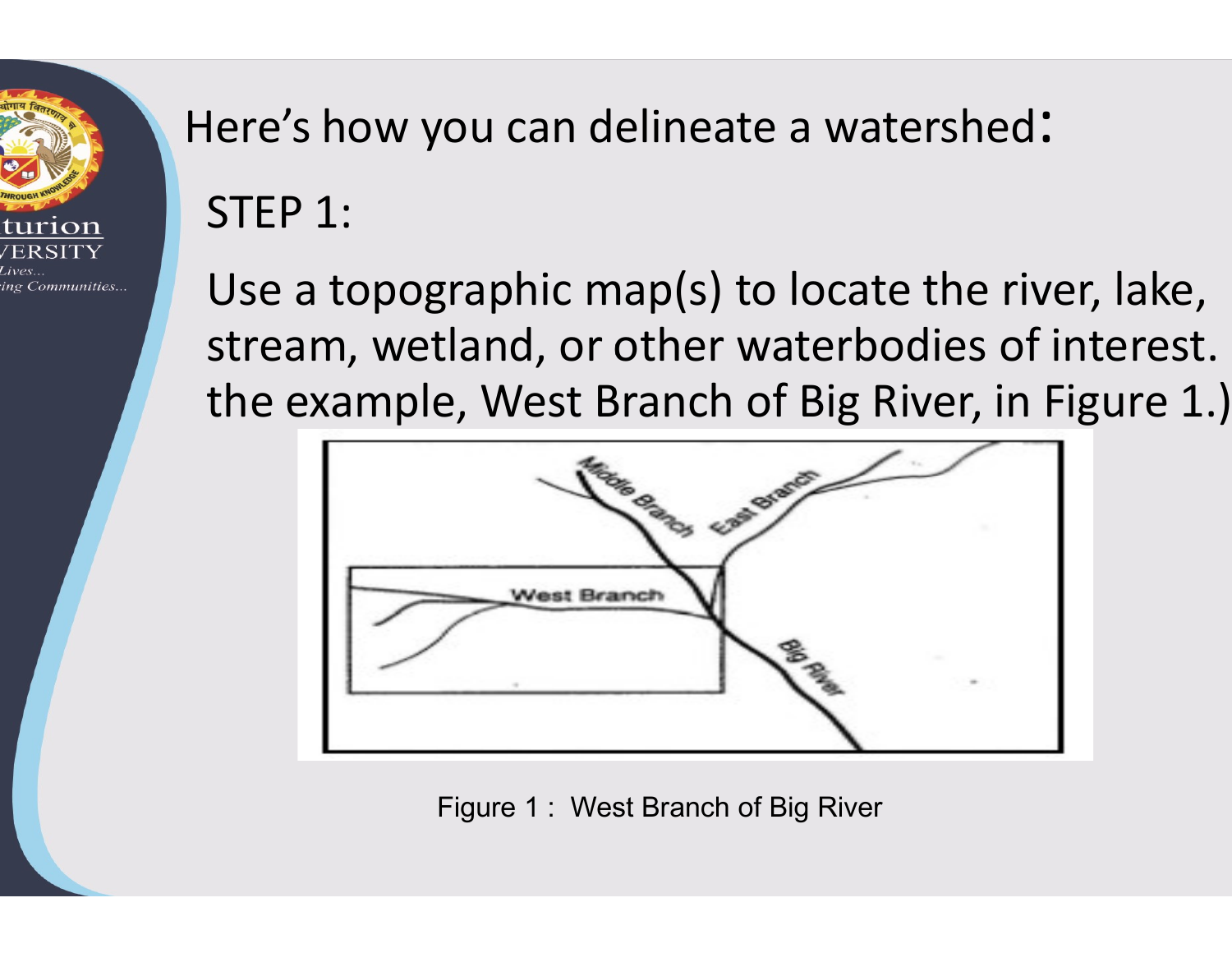

#### Step2:

Step2:<br>Trace the watercourse from its source to its mou<br>the tributaries (figure 2). this step determines<br>beginning and ending boundaries Step2:<br>Trace the watercourse from its source to its is<br>the tributaries (figure 2). this step determ<br>beginning and ending boundaries Step2:<br>Trace the watercourse from its source to its<br>the tributaries (figure 2). this step detern<br>beginning and ending boundaries itep2:<br>its source to its mouth, includi<br>his step determines the gene<br>laries Step2:<br>from its source to its mouth, includi<br>2). this step determines the gene<br>poundaries

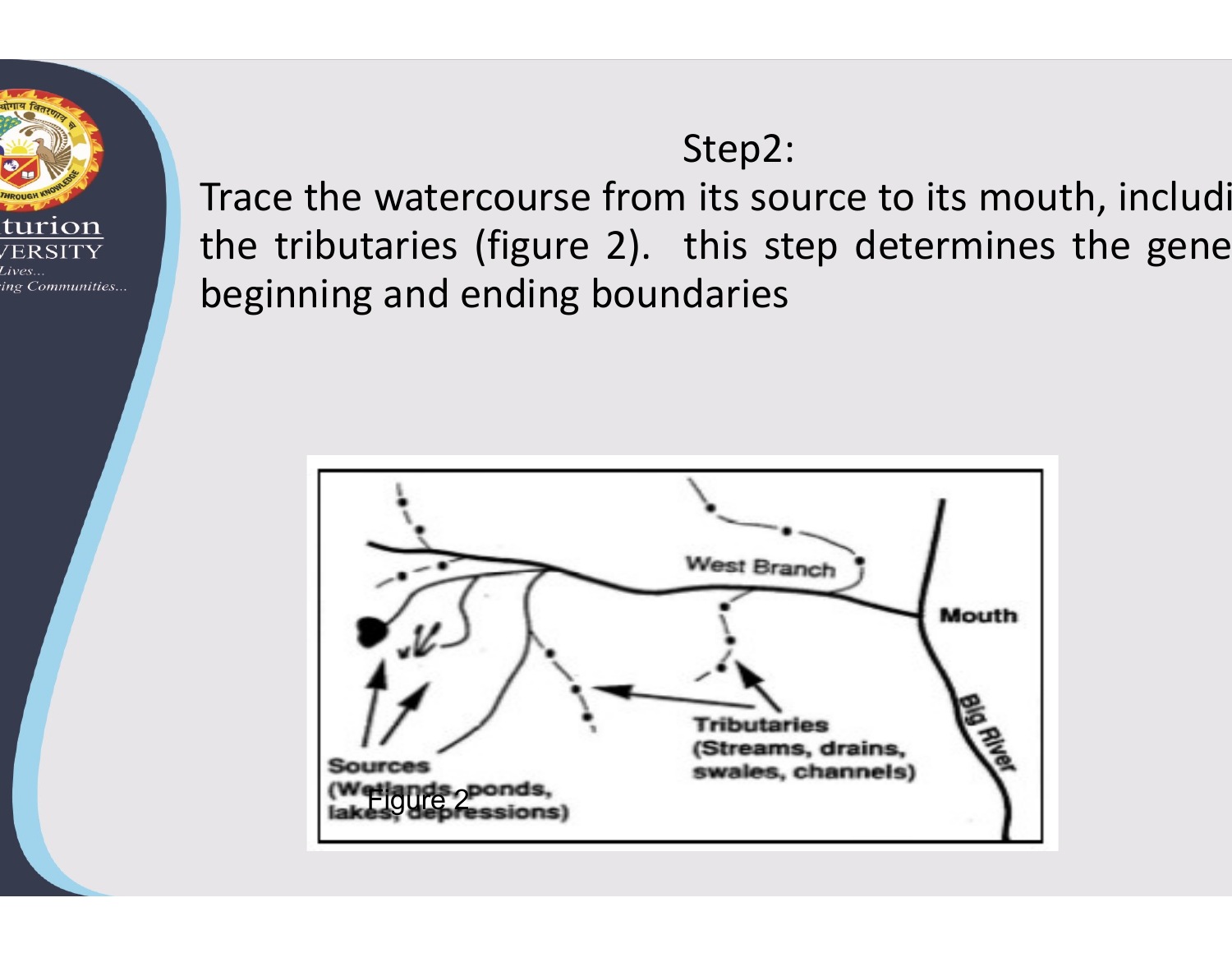$STEP3:$  Examine the brown lines on the topographic map that are nearthe watercourse. These are referred to as contour lines. Contour lines connect all points of equal elevation above below a known reference elevation.

• The dark brown contour lines (thick lines) will have a numl associated with them, indicating the elevation.

ng Communities

- The light brown contour lines (thin lines) are usually mapp at 10 (or 20) foot intervals, and the dark brown (thick) lines usually mapped at 50 (or 100) foot intervals. Be sure to che the map's legend for information on these intervals.
- To determine the final elevation of your location, simply a or subtract the appropriate contour interval for every light brown (thin) line, or the appropriate interval for every dark brown (thick) line. Figure 3 shows a point  $(X)$  at an elevation 70 feet above mean sea level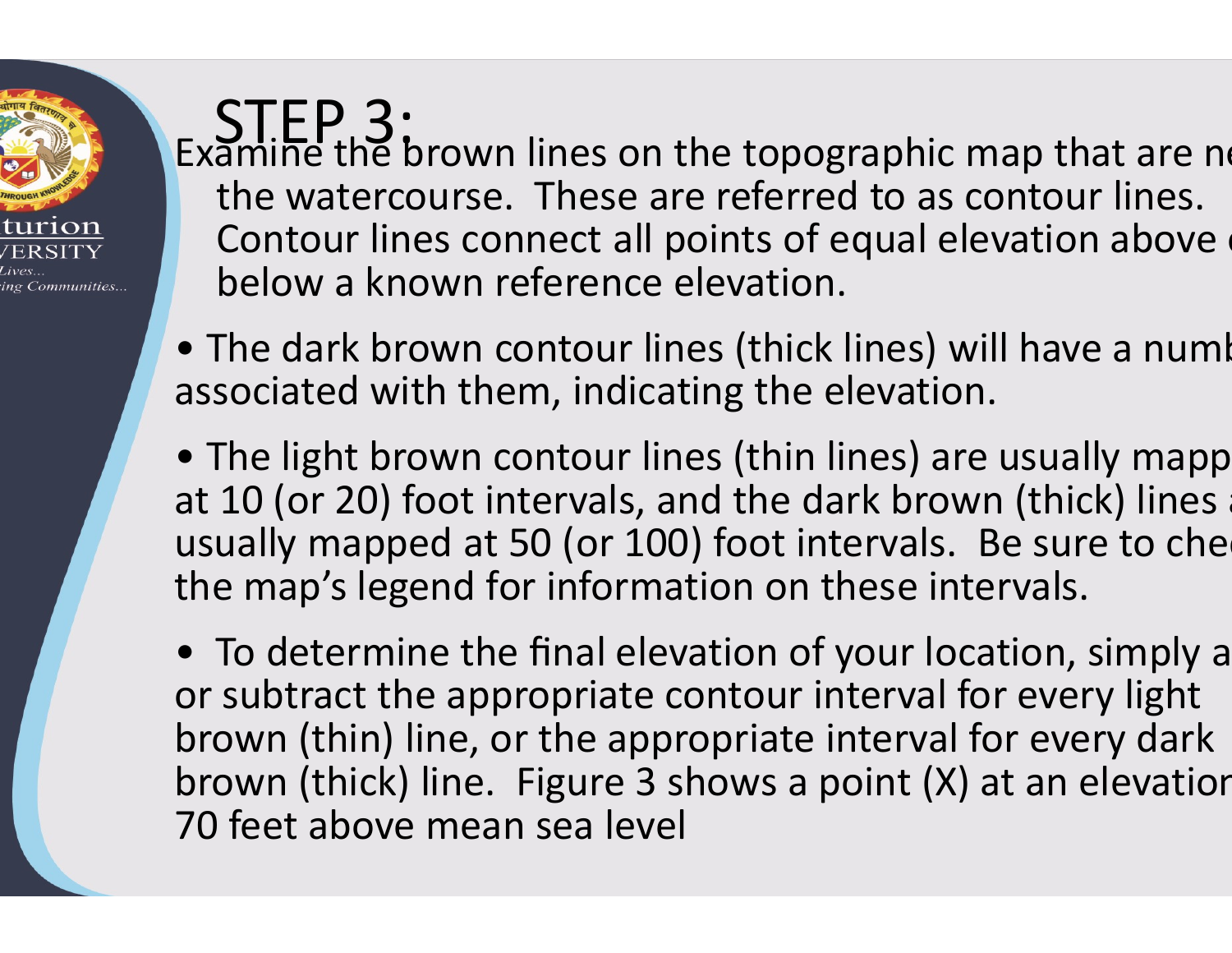



Figure 3: Contour lines and an example point  $(X)$  at an elevation 70 feet above sea level.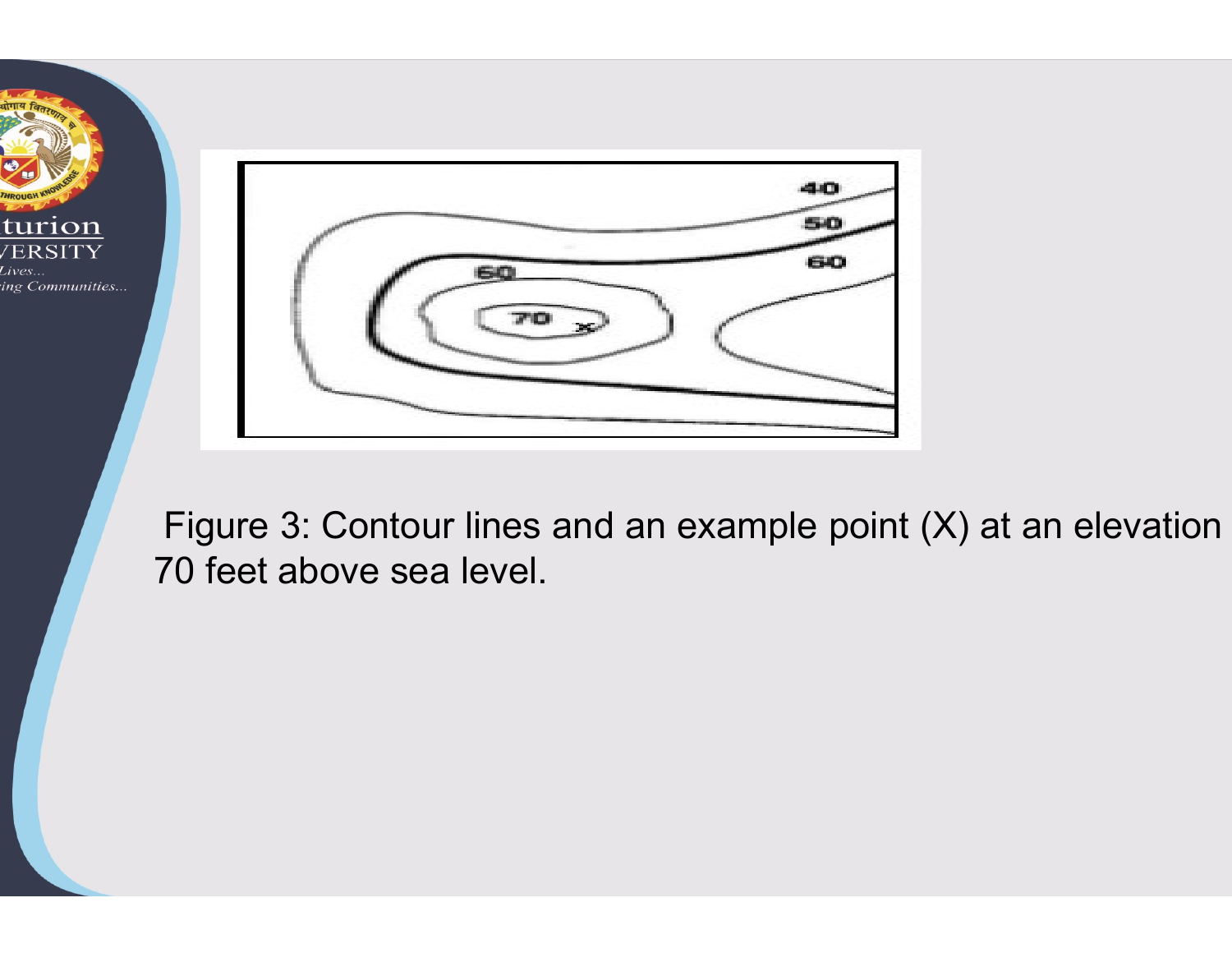

#### STEP 4:

Contour lines spaced far apart indicate that the landscape is more level and gently sloping (i.e., they are flat areas). Con lines spaced very close together indicate dramatic changes or fall) in elevation over a short distance (i.e., they are steep areas) (Figure 4).



Figure 4: Floodplains and ridges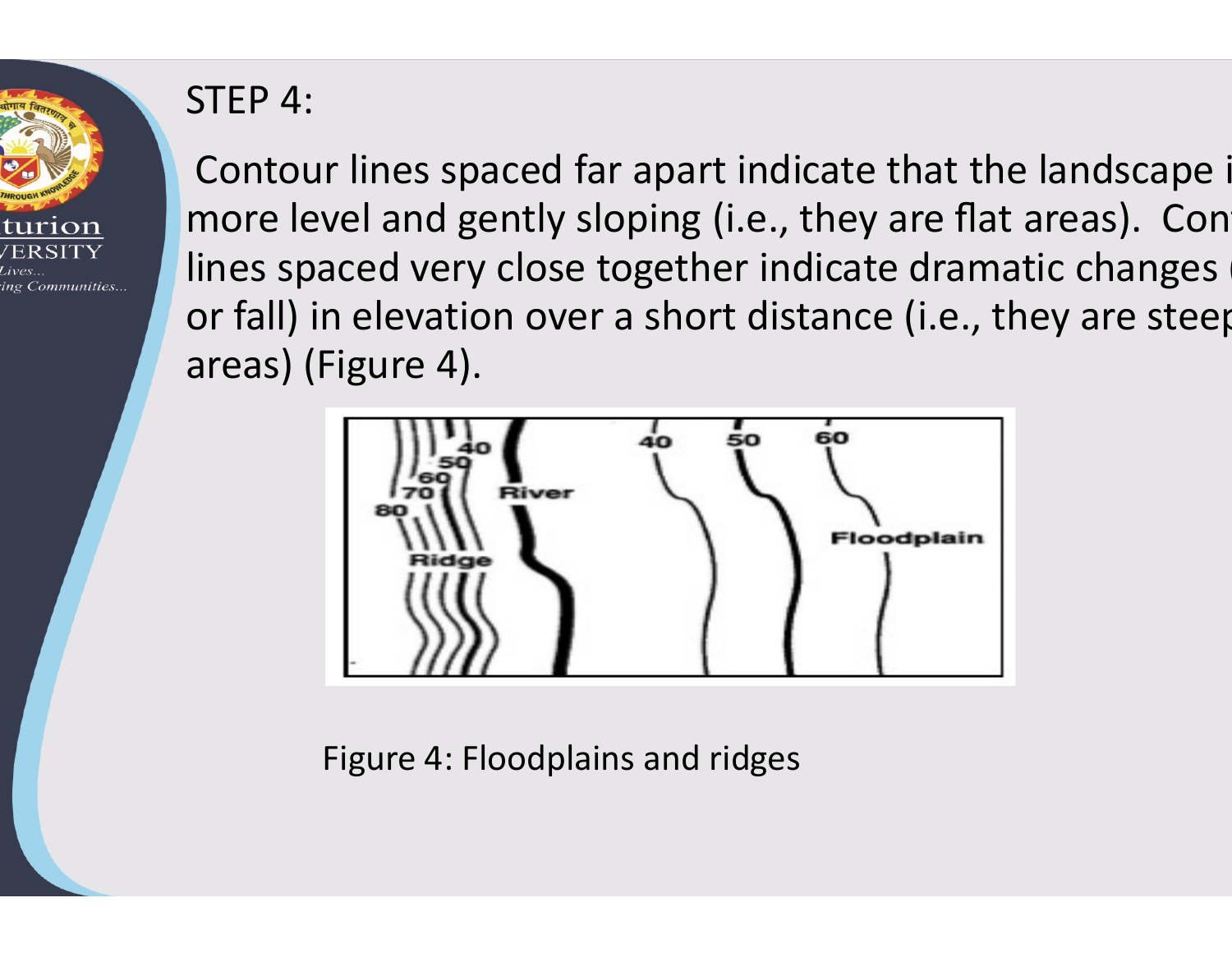

### STEP 5:

Check the slope of the landscape by locating two adjacent contain lines and determine their respective elevations. The slope calculated as the change in elevation, along a straight line, divided by the distance between the endpoints of that line.

- A depressed area (valley, ravine, swale) is represented by a series of contour lines "pointing" towards the highest elevation (Figure 5).
- A higher area (ridge, hill) is represented by a series of conto lines "pointing" towards the lowest elevation (Figure -6)





Figure 5: Valley

Figure 6: Ridge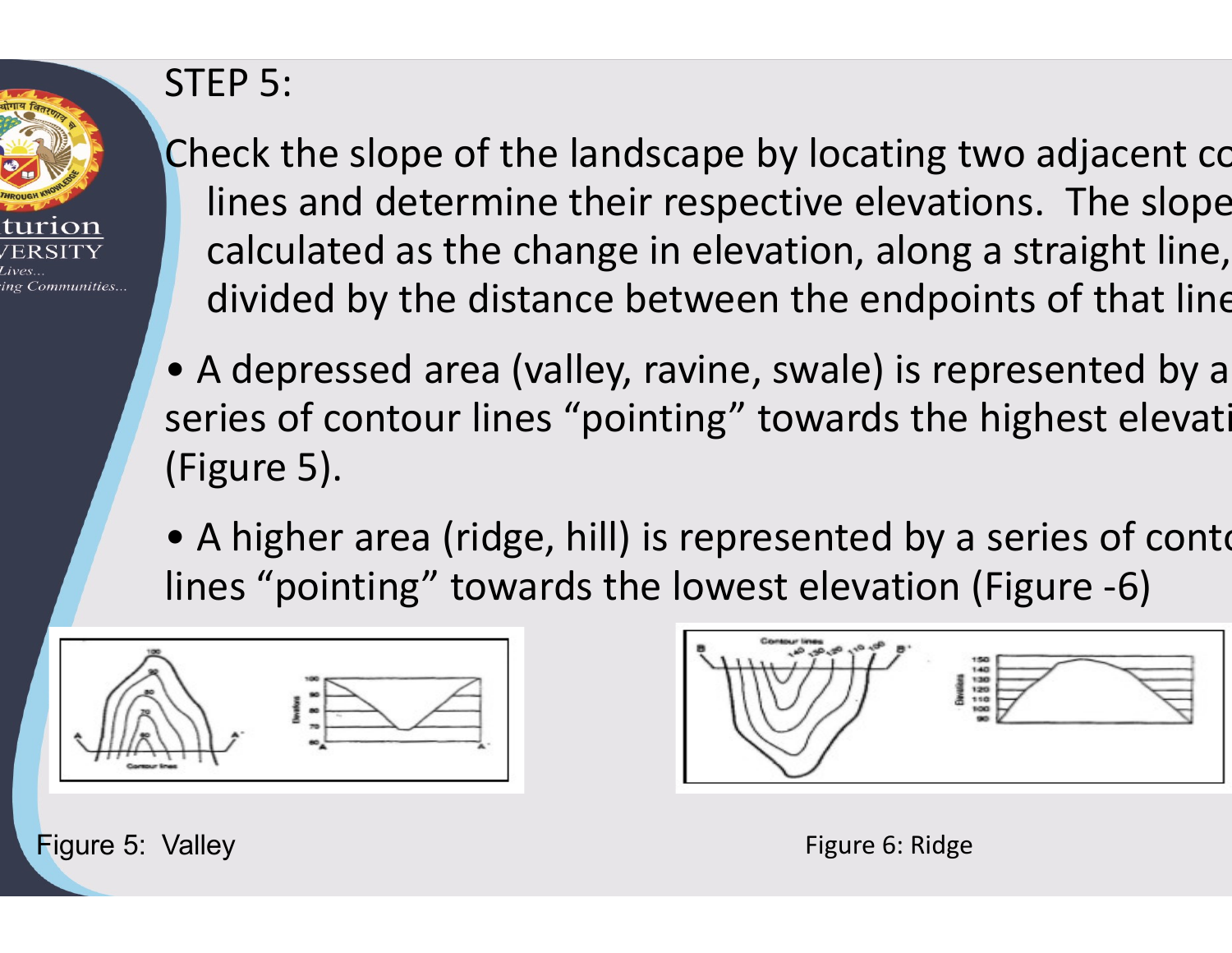ng Communities.

STEP 6: Determine the direction of drainage in<br>waterbody by drawing arrows perpendicular<br>contour lines that decrease in elevation. Stormw STEP 6: Determine the direction of drainage<br>waterbody by drawing arrows perpendicu<br>contour lines that decrease in elevation. Stor<br>the path of least resistance as it travels dowr STEP 6: Determine the direction of drain<br>waterbody by drawing arrows perpenc<br>contour lines that decrease in elevation. S<br>the path of least resistance as it travels do<br>the shortest distance between contours, STEP 6: Determine the direction of dra<br>waterbody by drawing arrows perper<br>contour lines that decrease in elevation.<br>the path of least resistance as it travels c<br>the shortest distance between contour:<br>route (Figure 7). STEP 6: Determine the direction of drainage<br>waterbody by drawing arrows perpendicu<br>contour lines that decrease in elevation. Stor<br>the path of least resistance as it travels down<br>the shortest distance between contours, he<br>r STEP 6: Determine the direction of drain<br>waterbody by drawing arrows perpend<br>contour lines that decrease in elevation. S<br>the path of least resistance as it travels do<br>the shortest distance between contours,<br>route (Figure 7 STEP 6: Determine the direction of drainage<br>waterbody by drawing arrows perpendicul<br>contour lines that decrease in elevation. Storr<br>the path of least resistance as it travels downs<br>the shortest distance between contours, h waterbody by drawing arrows perpendicular<br>contour lines that decrease in elevation. Stormy<br>the path of least resistance as it travels downslc<br>the shortest distance between contours, hence<br>route (Figure 7).<br>Mark the break of drainage in the area<br>perpendicular to a ser<br>ation. Stormwater runof irection of drainage in the area<br>arrows perpendicular to a ser<br>e in elevation. Stormwater runofi<br>e as it travels downslope. The "p ection of drainage in the area<br>
rows perpendicular to a ser<br>
in elevation. Stormwater runof<br>
as it travels downslope. The "p<br>
een contours, hence a perpen ection of drainage in the area<br>rows perpendicular to a ser<br>in elevation. Stormwater runofi<br>as it travels downslope. The "p<br>een contours, hence a perpen n of drainage in the area<br>
s perpendicular to a ser<br>
evation. Stormwater runof<br>
travels downslope. The "p<br>
contours, hence a perpend<br>
ding the waterbody. The direction of drainage in the area<br>arrows perpendicular to a ser<br>use in elevation. Stormwater runof<br>ice as it travels downslope. The "p<br>etween contours, hence a perpend<br>surrounding the waterbody. The<br>elevations where half o arrows perpendicular to a ser<br>se in elevation. Stormwater runof<br>ce as it travels downslope. The "p<br>tween contours, hence a perpend<br>surrounding the waterbody. The<br>levations where half of the runoff<br>of water, and the other

points" are the highest elevations where half of the runoff contour lines that decrease in elevation. Storr<br>the path of least resistance as it travels downs<br>the shortest distance between contours, her<br>route (Figure 7).<br>Mark the break points surrounding the wat<br>points" are the highe se in elevation. Stormwater runoff<br>ce as it travels downslope. The "p<br>tween contours, hence a perpend<br>surrounding the waterbody. The<br>levations where half of the runoff<br>of water (Figure 8)



Figure 7: Direction of drainage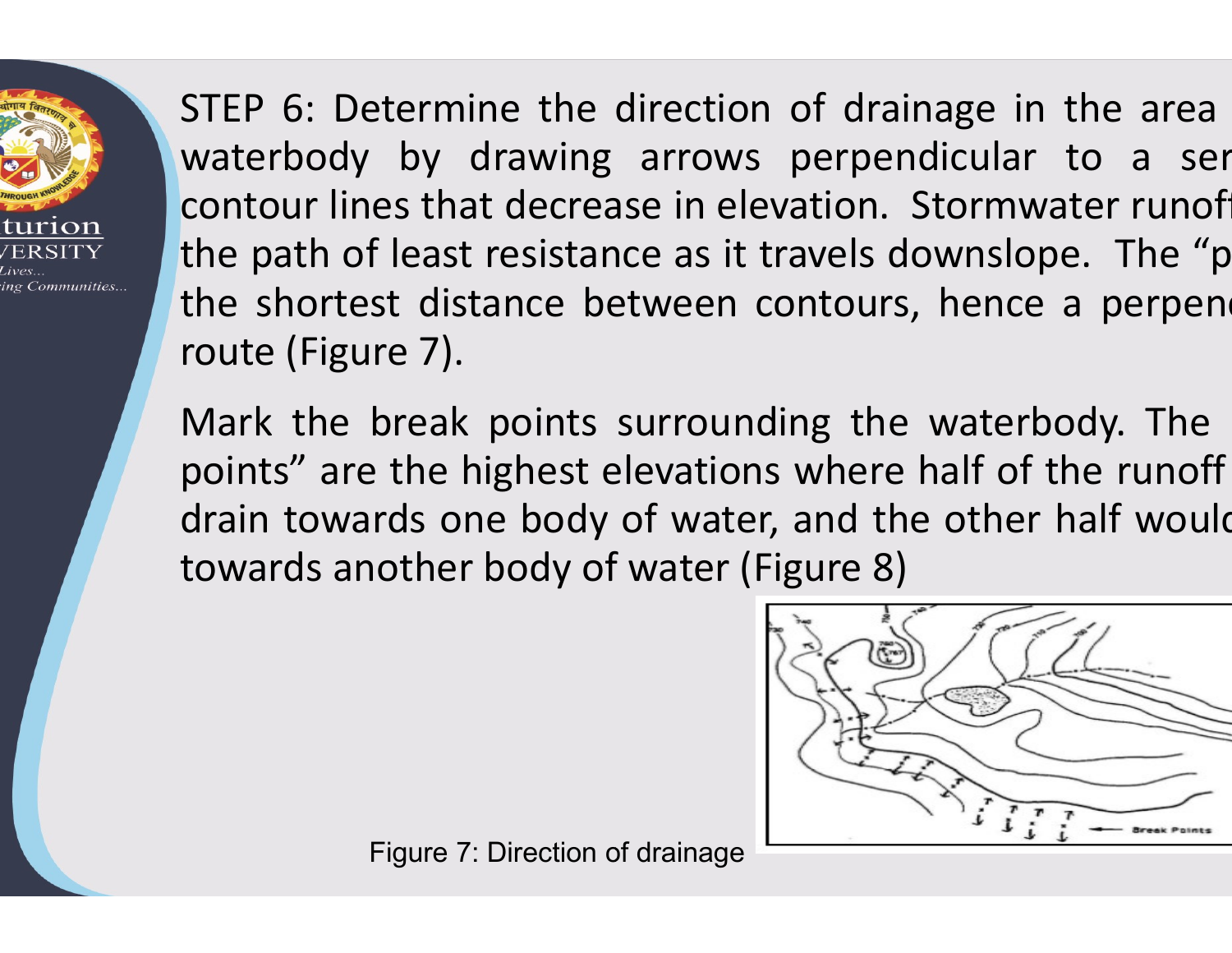

#### STEP 8: IDENTIFY BREAK POINTS

Connect the break points with a line following the highest elevations in the area. The completed line represents the boundary of the watershed (Figures 8 and 9).



Figure 8: Watershed Boundary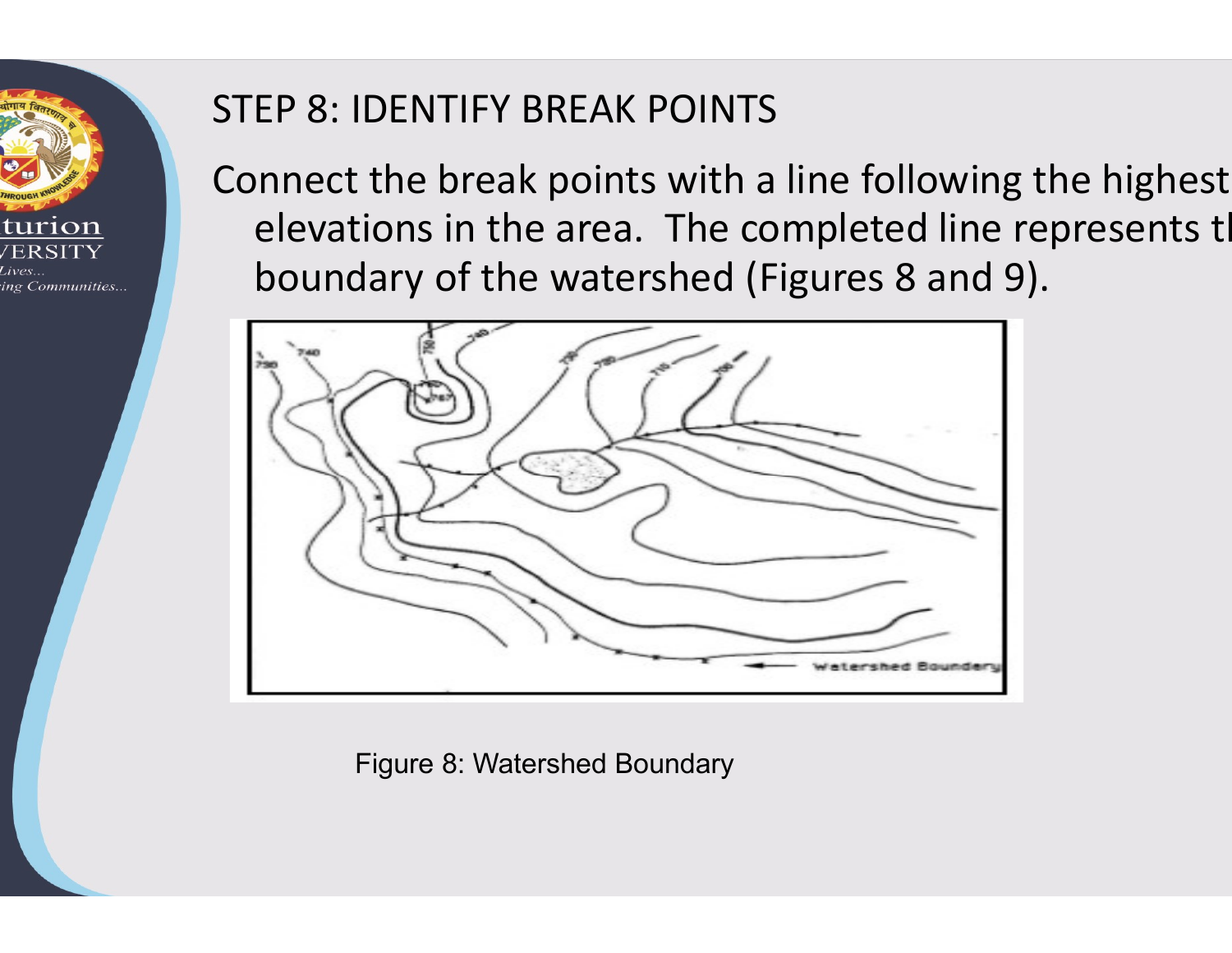

STEP 9: Once you've outlined the watersl<br>your map, imagine a drop of rain falling o<br>map. Imagine the water flowing down the EP 9: Once you've outlined the watershed bot<br>your map, imagine a drop of rain falling on the s<br>map. Imagine the water flowing down the slopes<br>contour lines at right angles. EP 9: Once you've outlined the watersher<br>your map, imagine a drop of rain falling on<br>map. Imagine the water flowing down the s<br>contour lines at right angles.<br>Ilow its path to the nearest stream that f EP 9: Once you've outlined the watersh<br>
your map, imagine a drop of rain falling or<br>
map. Imagine the water flowing down the<br>
contour lines at right angles.<br>
Ilow its path to the nearest stream that<br>
hody you are studying STEP 9: Once you've outlined the watershed<br>your map, imagine a drop of rain falling on th<br>map. Imagine the water flowing down the slo<br>contour lines at right angles.<br>Follow its path to the nearest stream that flow<br>body you EP 9: Once you've outlined the wate<br>your map, imagine a drop of rain falling<br>map. Imagine the water flowing down t<br>contour lines at right angles.<br>Ilow its path to the nearest stream th<br>body you are studying. Imagine this v EP 9: Once you've outlined the watershed<br>your map, imagine a drop of rain falling on th<br>map. Imagine the water flowing down the slo<br>contour lines at right angles.<br>Ilow its path to the nearest stream that flow<br>body you are outlined the watershed boundari<br>drop of rain falling on the surface<br>ter flowing down the slopes as it co butlined the watershed boundari<br>drop of rain falling on the surface<br>ter flowing down the slopes as it co<br>angles. Fined the watershed boundaring of rain falling on the surface<br>flowing down the slopes as it crosses<br>gles. contour lines at right angles. outlined the watershed boundari<br>drop of rain falling on the surface<br>ter flowing down the slopes as it cr<br>angles.<br>nearest stream that flows to the<br>ng. Imagine this water drop start<br>he watershed boundaries to verif bu've outlined the watershed boundari<br>gine a drop of rain falling on the surface<br>the water flowing down the slopes as it ci<br>t right angles.<br>o the nearest stream that flows to the<br>studying. Imagine this water drop start<br>s o lined the watershed boundari<br>p of rain falling on the surface<br>flowing down the slopes as it crists.<br>gles.<br>arest stream that flows to the<br>lmagine this water drop start<br>watershed boundaries to verifice.

the boundaries are correct.



Figure 8: Watershed Boundary